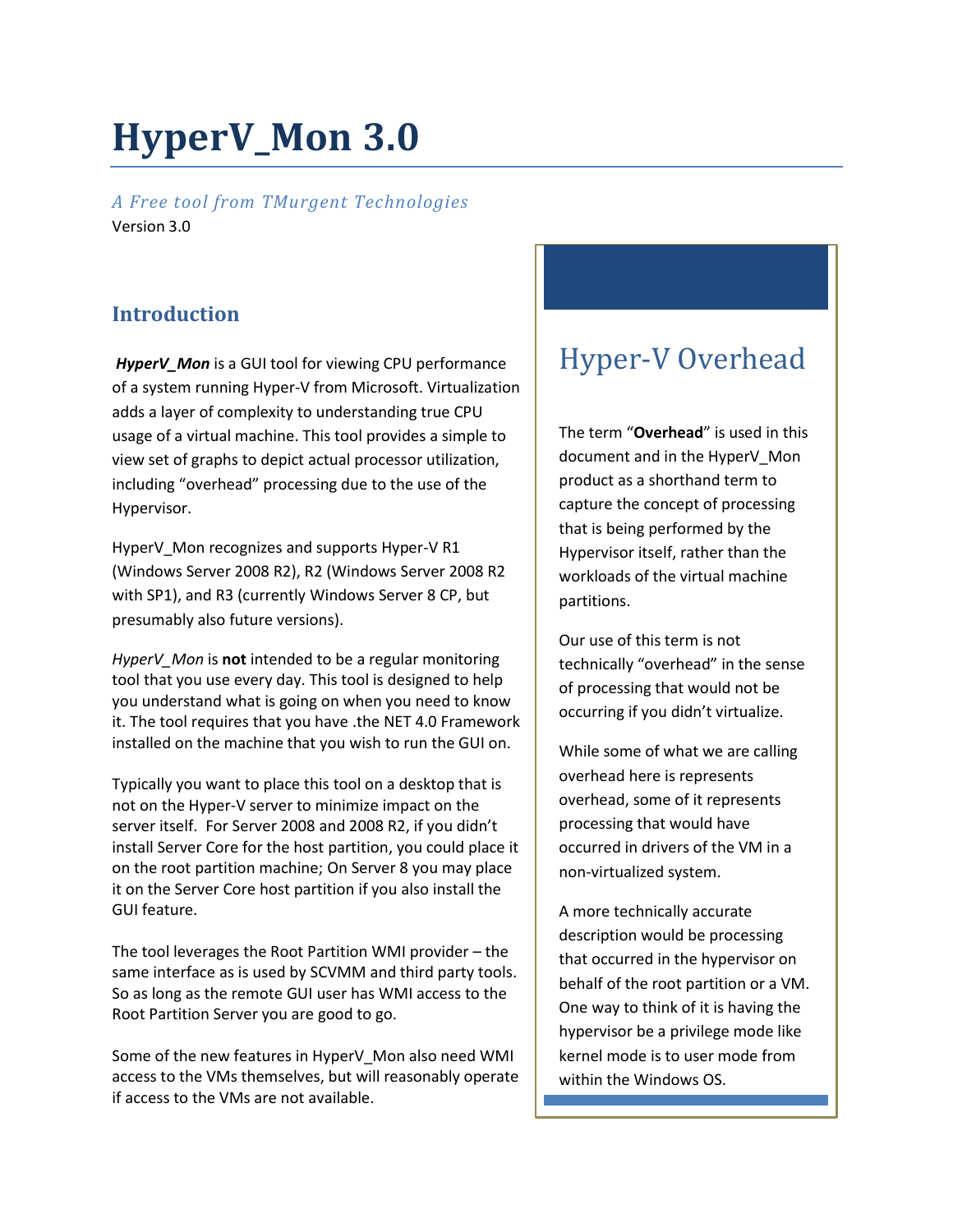The tool has no installer. Just an exe with a configure button. The tool does require (domain) administrator privileges for some of the WMI access. All of the access by this tool is read-only. The tool is fully resizable.

# **Configuring the Tool**

The tool has three configuration items, which are stored in the HKEY\_CURRENT\_USER hive of the Windows Registry.

After copying the exe onto a system, start it and mouse click the "Configure" button. The Configure dialog is shown in Figure 1.



#### **Figure 1 - The Configure Dialog**

You must enter a qualified name for the host in the root partition of the server to be monitored. Any resolvable name may be used.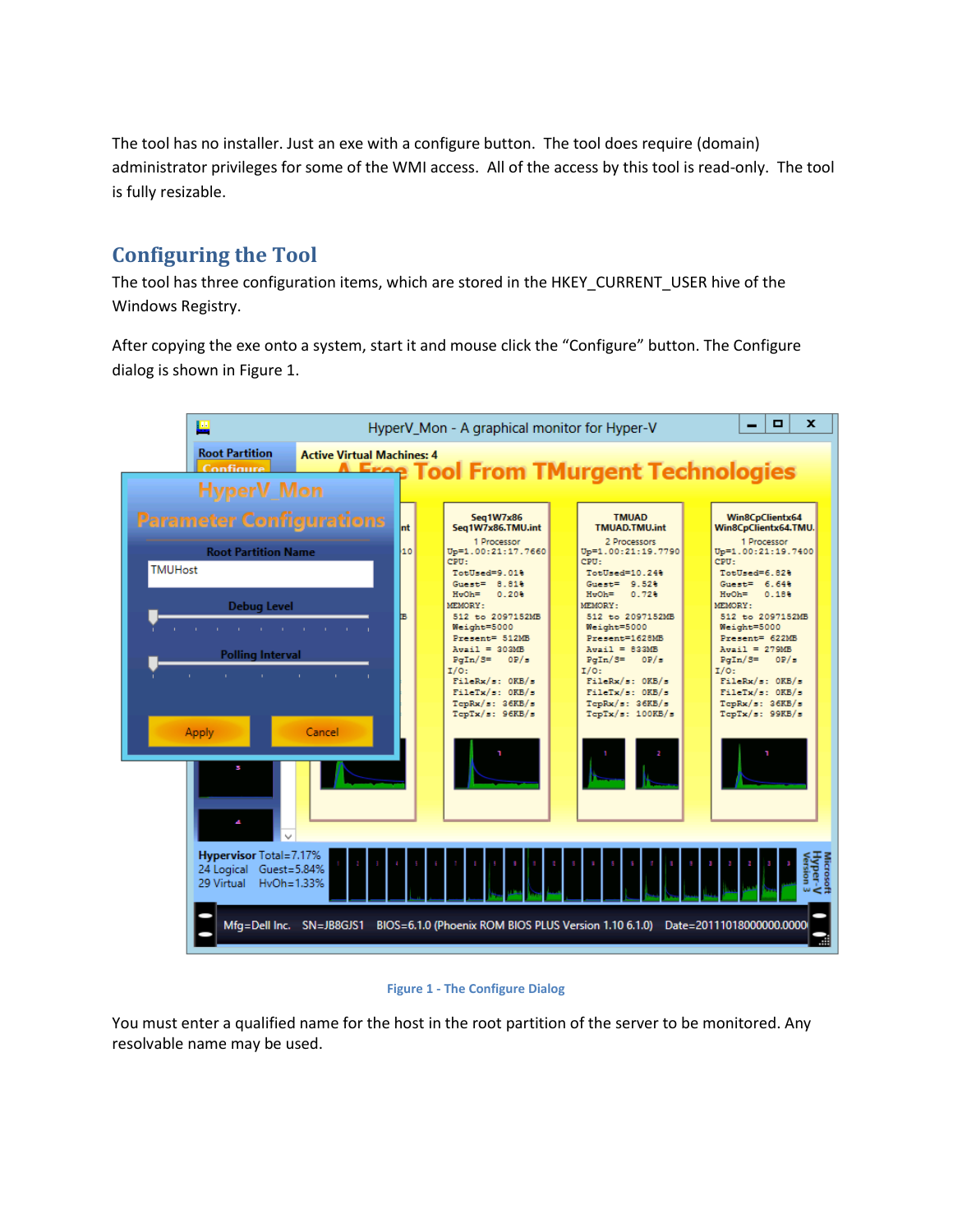The Debug level defaults to 0 – meaning no debugging. You can move the slider to the right to enable debugging and configure how much information to log. Level 1 provides for errors only. The log file will be created or appended to in the current working folder.

The polling interval defaults to a one second interval. Move the slider to the right to slow down poling.

*HyperV\_Mon* requires access to the WMI providers of the root partition of the target machine. This can prove to be a problem unless the machine (and user account you are running under) that the GUI is on is in the same domain as the Root Partition. See the blog of Microsoft's John Howard http://blogs.technet.com/jhoward/default.aspx (especially Hyper-V Remote Management Parts 1-5) if you are having difficulty with this. Basically, if you can run C:\Windows\System32\Wbem\wbemtest.exe on your client machine and connect to the root partition machine you will be good to go.

# **Using the Tool**

Figure 2 shows an example of the GUI in action.



**Figure 2 - HyperV\_Mon in Action!**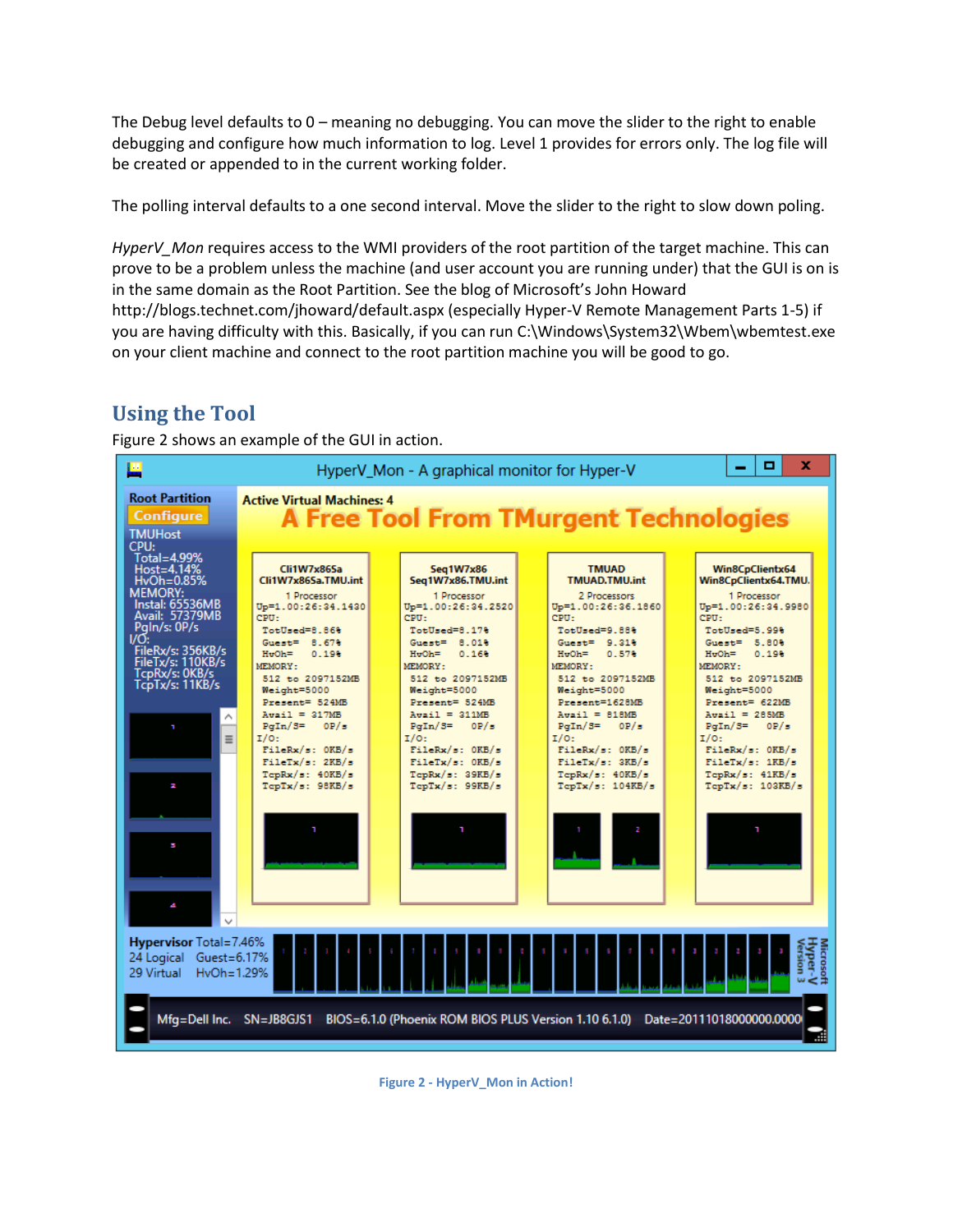The tool consists of four basic areas; hardware, hypervisor, root partition, and guest virtual machines. Each are described in the following sub-sections.

#### **Hardware**

The bottom layer of the display represents the hardware. Not much to talk about there. It doesn't matter what your hardware looks like, the graphic will look like a 1U rack server from my lab. Some information is displayed identifying the hardware.

#### **Hypervisor**

The next layer up is the Hypervisor. Only Microsoft Hyper-V, Hyper-V R2 and Hyper-V R3 are supported (i.e. "not the other guys"). The hypervisor release version is now shown on the right of this layer.

The statistics for the latest measurement interval are shown on the left side of this hypervisor layer display. Total CPU, Guest, and Hypervisor CPU percentages are shown.

In the middle of the display are a number of graphs for the logical CPUs. The number of "Logical CPU" physically installed is detected and depicted, one per graph. Actual CPU usage at the physical layer is reported inside each graph. In our case, this was a system with two six-core processors with hyperthreading added to make 24 logical processors. In the figure, almost all of the CPU is related to Guest usage and is shown in a lighter shade of green. The last two logical CPUs are showing some CPU usage tied to Hypervisor calls, indicated in the darker green color at the bottom of the graph. It is easiest to think of the Hypervisor calls as "hypervisor overhead", although technically some of that "overhead" is processing that would have been performed the guest was on raw metal hardware. Each graph shows the last 60 interval measurements are displayed (1 second each, by default) with the most recent interval displayed on the right of the graph. The blue spline (curvy line) represents a running longer term average for trending (each dot of the blue line depicts the most recent 60-interval average total CPU at the time of the interval).

#### **Root Partition**

Above the Hypervisor layer the display has two major parts, situated left and right. The left holds the root partition OS (plus the configuration button described earlier).

The root partition OS is typically where you have Server Core is running. The name of the machine is shown, along with performance statistics from the latest measurement interval. CPU, Memory, and IO (file and network) are provided. The CPU statistics are divided between host OS (what you would see in the Windows Task Manager of the OS) and hypervisor overhead.

The Root Partition has "Virtual Processors", and Hyper-V will supply one for one for each "Logical Processor" in the Hypervisor. Each of these virtual processors has a graph depicting CPU measurements. When there are too many logical processors for this display, a scrollbar appears for them. The Hypervisor will schedule the Root Partition virtual processors (along with guest virtual processors) into logical processors as it sees fit. You can think of this as round-robin scheduling (with a tendency for a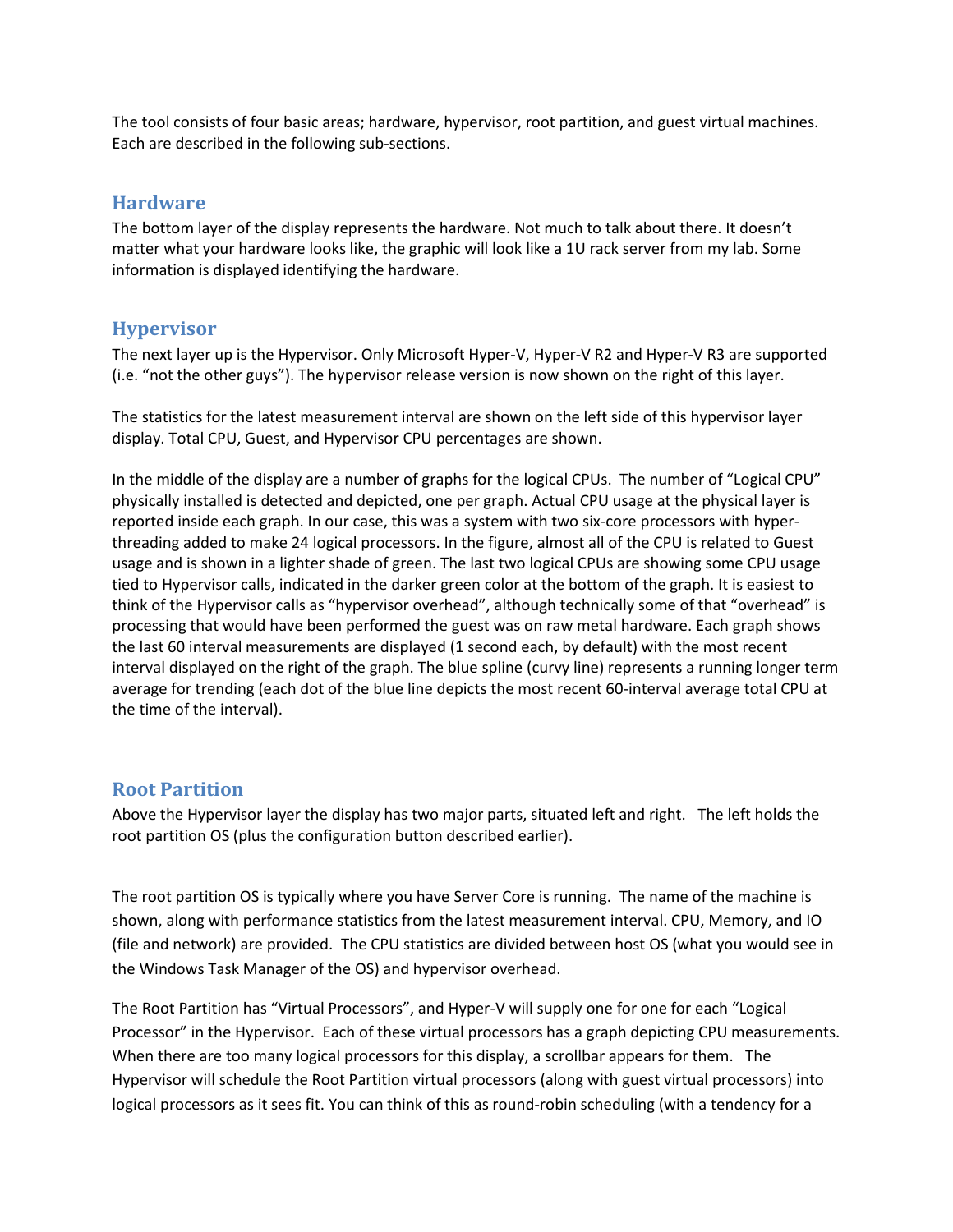thread to stay in a processor once scheduled) , although on larger systems like the one shown there may be a tendency to schedule to a physical processor to conserve power usage when loads are log (in the example shown, the second physical processor is represented by logical processors 7-12 and 19-24) . Note that if you ran a single threaded app on the root partition and used processor affinity within the Root partition OS, you would see all of the CPU for that app running in one of the root partition virtual processors on the left hand side of the display – just as you would see from the task manager inside the root partition. But looking at the Hypervisor layer you will see that the load was actually spread out among the logical processors!

#### **Guest Virtual Machines**

In the example this was a full blown 2008 with AD, DNS, IIS, Terminal Services, and a host of other things to be interesting

On the top right, in the yellow area, are the active Guest Virtual Machines. Machines that are not running are not shown.

The VM name and fully qualified OS name is shown at the top of each VM. The number of virtual processors allocated to the machine are shown below these names. Below this the length of time this VM has been running is shown (this counter comes from the hypervisor and may be different than the time since booting provided by the OS, as the counter is not reset when the VM resets).

Below this are the measurements from the latest interval for CPU, Memory, and IO for the VM. If Dynamic Memory is in use, the minimum and maximum memory settings are also shown.

Below this are CPU graphs showing the last 60 intervals of CPU usage for each virtual processor. As in the other CPU graphs, the most recent interval is on the right; light green represents CPU usage by the OS, and dark green represents hypervisor "overhead" for the VM.

Holding the mouse over a VM will reveal additional information that we pull from the Hypervisor. This information is not normally needed, but can shed some light on causes when the hypervisor misbehaves on certain hardware.

Holding the mouse over any of the CPU graphs in any section also reveals additional statistics.

# **Additional Information – Clock Slew**

You should note that **the task manager inside guest OS machines lies.** This isn't the task manager's fault. In the example shown in Figure 3, the Windows Task Manager within the guest OS would be showing 100% CPU utilization where our snapshot shows only 96% (including the "overhead". Microsoft refers to this as clock slew, but basically the Hypervisor is pulling the rug out from under the OS's nose (de-scheduling the virtual processor) and the OS doesn't know it. This is why we must pull information out of the hypervisor to know what is really going on.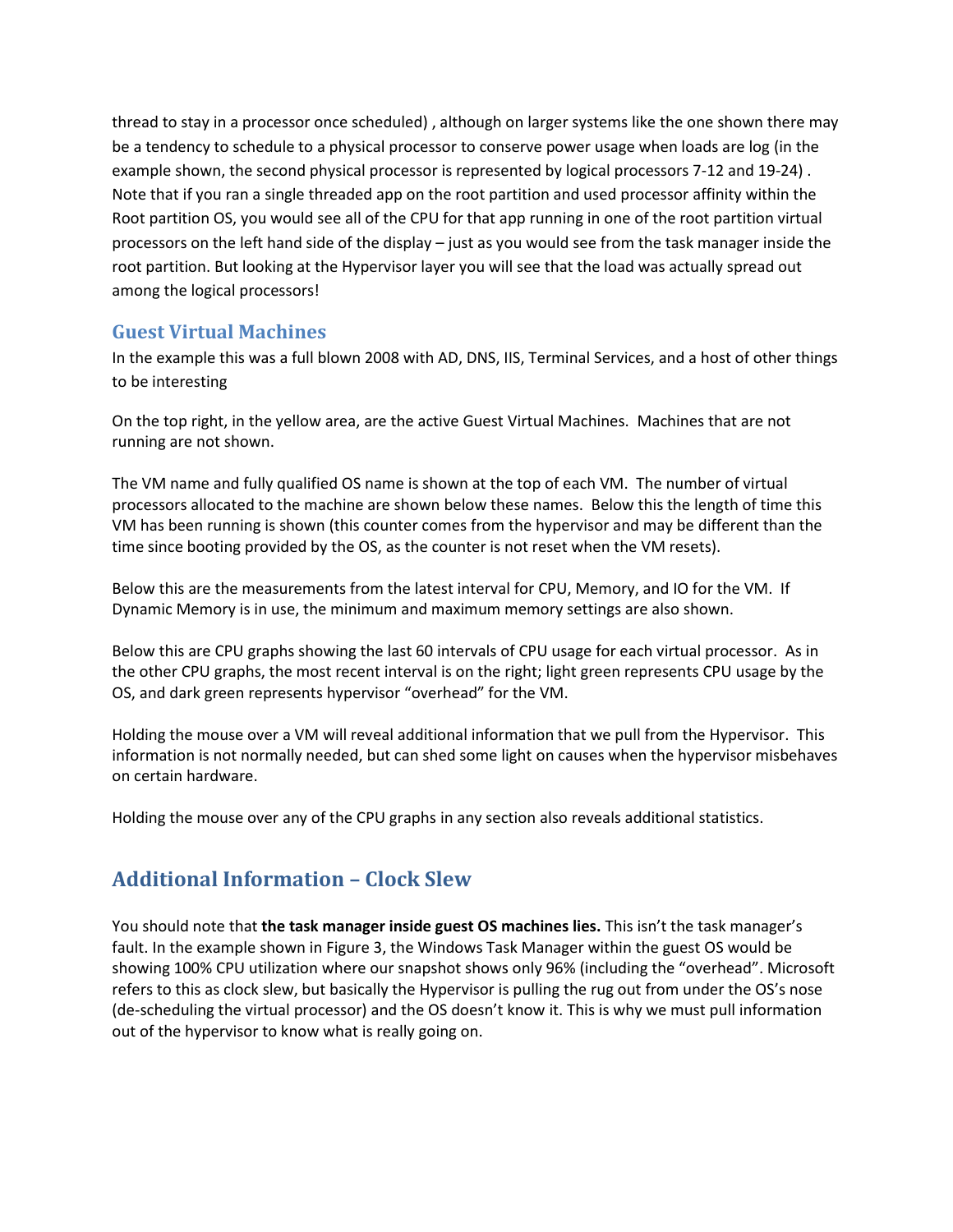

**Figure 3 - Example of "Clock Slew"**

Also note how the heavy processing inside of one VM is being spread between multiple logical processors on the Hypervisor layer.

# **Additional Information – Windows XP Performance**

With this tool, it is easy to understand why Windows XP and earlier OSs significantly underperforms on Hyper-V in comparison to Windows Server 2003, or Vista, or above, VMs. You will see significantly more hypervisor "overhead" processing with the older operating systems because Microsoft made modifications to the newer operating systems to be hypervisor (and processor VT) aware. Those newer OSs do not display such behavior. It is all in the enlightenments! In a setup on some older hardware, it is common to see heavy hypercall CPU usage with heavy IO usage in the XP VMs as is seen in Figure 4 (using an older version of HyperV\_Mon). The amount of overhead you see with Windows XP is not likely to be as high as is shown in this example. We never resolved the issue, but I believe that is an example of CPU/motherboard chip revision level that Hyper-V didn't handle well; this issue is why I made this tool in the first place!